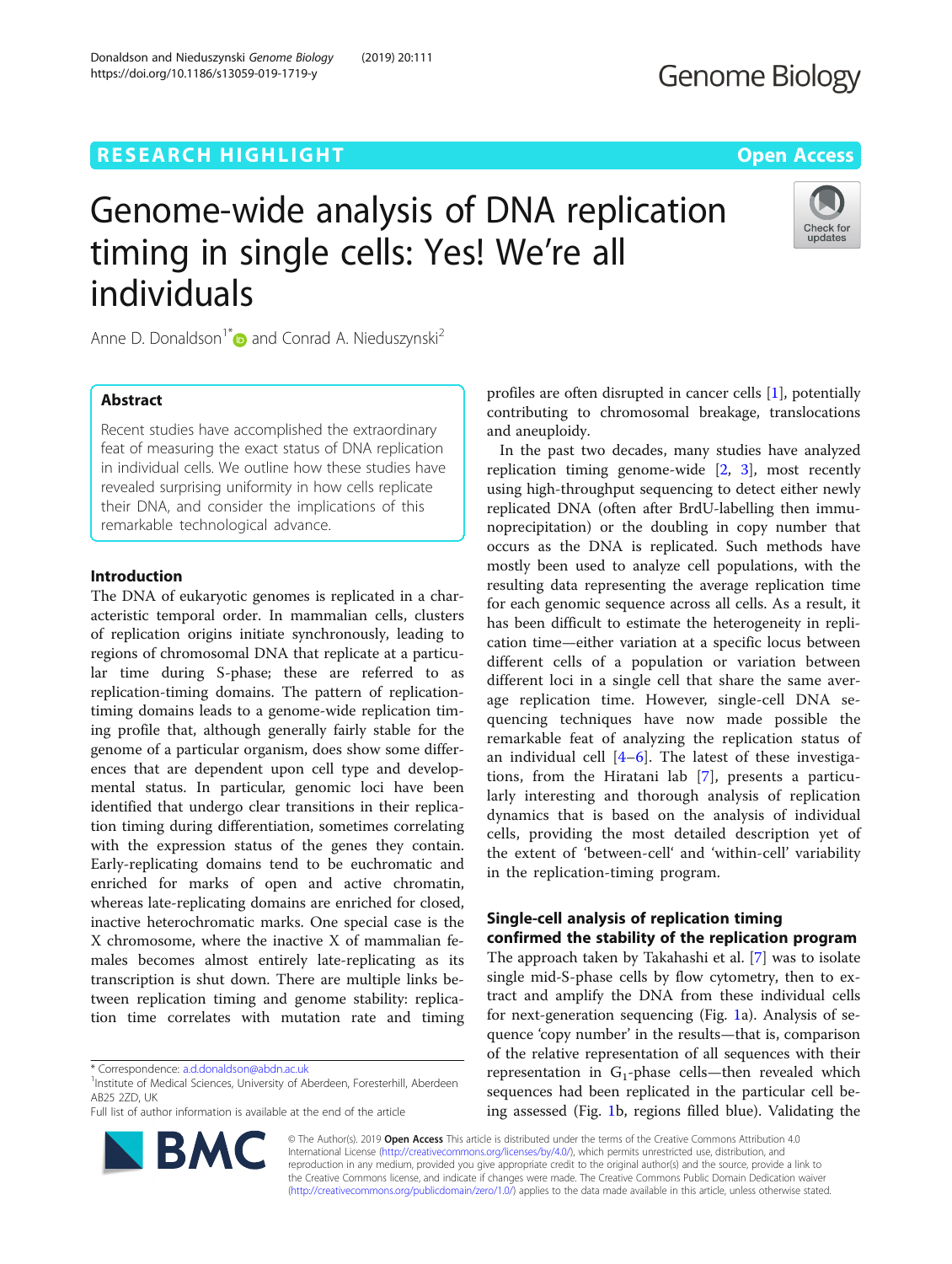<span id="page-1-0"></span>

Individual cells in early, mid or late S-phase were sorted on the basis of their DNA content. The cartoons of cells below illustrate the approximate extent of replication for two chromosome segments in four different cells, cell #1 (early S-phase), cells #2 and #3 (mid S-phase), and cell #4 (late S-phase). Note that these chromosome cartoons illustrate segments of about 50 Mb, with replicated regions of around 1–10 Mb in length that correspond to clusters of activated origins rather than to individual origin sites. **b** Principle of replication status analysis in single cells. Sequences are assigned as replicated (Copy number 2; blue fill) or not (Copy number 1; green fill) on the basis of their representation in the high-throughput sequencing analysis of each single cell, as illustrated in the stylized plots shown for each cell. The sequence data also allow assignment of the percentage of the genome that is replicated in each cell (shown on the left). c Plots illustrate the replication timing curves that would be obtained for the same chromosome segments using traditional genome-wide replication timing analysis in a large cell population (such as population Repli-seq as described in [[7\]](#page-3-0)); the results are expected to resemble mid-S-phase copy number plots (i.e. cells #2 and #3) most closely

approach, the plots obtained in this way show replicated DNA patterns that closely resemble those from more traditional analyses of replication timing (Fig. 1c). Comparison of the single-cell data with those obtained from a large S-phase cell population (whose DNA had not been amplified) provided reassurance that the PCR amplification necessary in the single-cell procedure did not bias the results.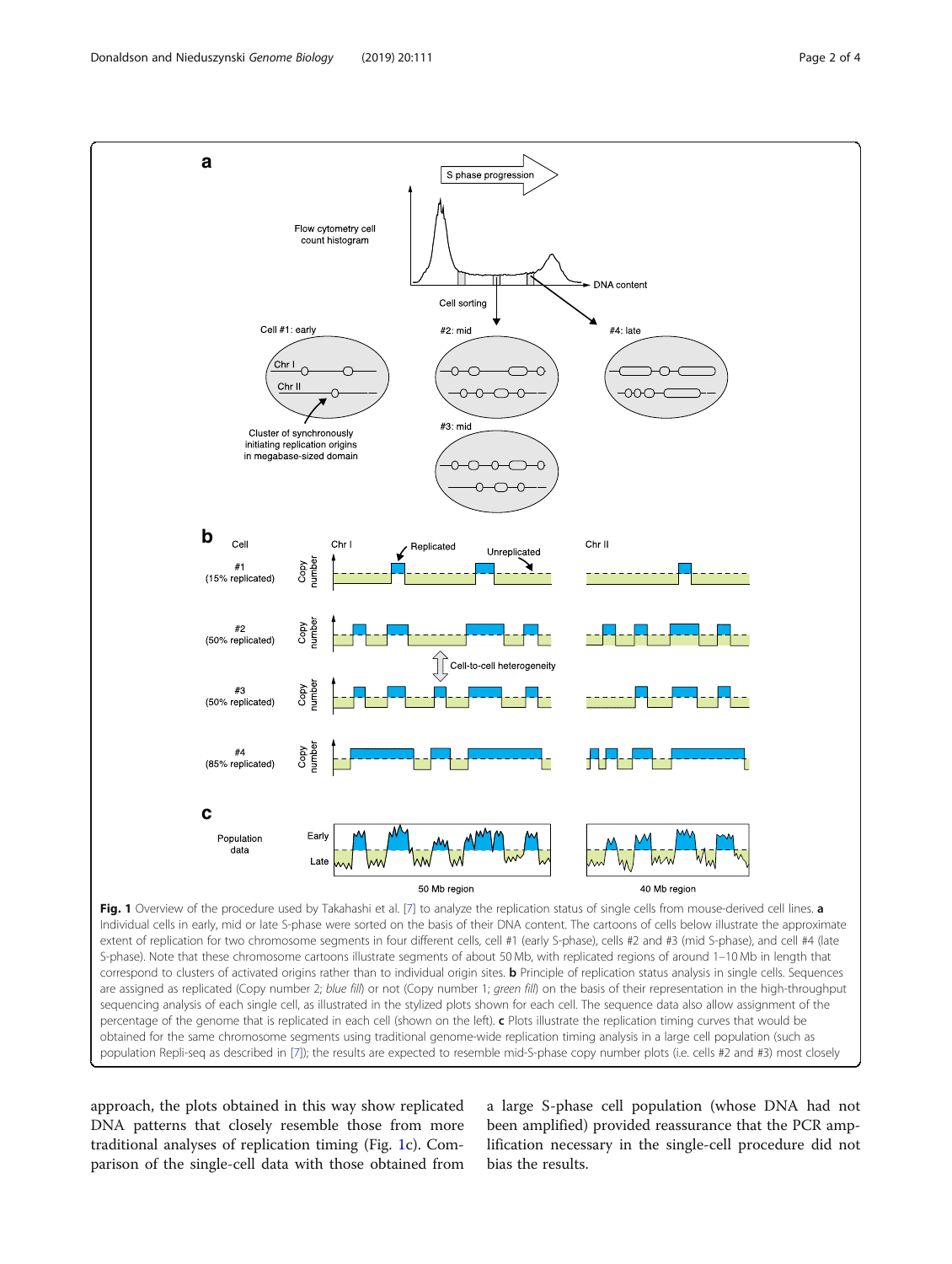Plotting results from multiple single cells produced a pleasingly graphic comparison of the replication profiles, highlighting similarities and any differences between cells. Indeed, cells of the same type that were isolated at the same S-phase stage had generally replicated largely the same set of sequences (Fig. [1](#page-1-0)b, cells #2 and #3). One limitation of the approach is that each individual dataset provides a static snapshot of the situation in a particular cell at the point at which it was isolated. The authors were, however, able to monitor the replication of each particular locus throughout S-phase by carrying out the same analysis for cells isolated at different stages of Sphase, then vertically stacking the results from individual cells at successively more advanced stages of genomic replication (as illustrated in Fig. [1](#page-1-0)b). Moreover, the authors were able to measure the interval between the earliest and latest replication of any particular locus. In agreement with an earlier, similar study [[6\]](#page-3-0), these 'earliest to latest replication time' intervals were generally fairly narrow, meaning that loci replicate at a fairly consistent time in different cells. For most sequences, replication consistently occurs within about 1 h on either side of their average replication time, within an S-phase that lasts about 10 h overall. Nonetheless, some specific sequences did show greater heterogeneity in replication time.

#### What does the analysis reveal?

Takahashi et al. [\[7\]](#page-3-0) used their procedure to carry out a set of long-imagined experiments. As the replication program is known to change during cellular differentiation, their first experiment was to compare the replication profiles of single cells isolated from naïve and differentiated mouse embryonic stem cell (mESC) lines. Satisfyingly, the single-cell replication profiles were similar throughout most of the genome, but differences were evident at regions where the replication program was already known to be affected by differentiation, including regions undergoing both early to late and late to early developmental transitions.

One question concerning the 'within-cell' variability of the replication-timing program was the extent to which the loci of homologous chromosomes differ in replication timing. To address this issue, Takahashi et al. [\[7](#page-3-0)] used mESCs from a cross of distantly related mouse parents, in which frequent sequence differences permit the assignment of sequence reads to one or other chromosome, allowing the generation of 'haplotype-resolved' data that report separately on the replication status of each chromosome in a homologous pair. Mostly, homologous autosomal chromosomes showed similar replication timing. In those regions where differences were seen in the replication timing of different haplotypes in naïve mESCs, these differences tended to be fairly small and to become lost upon differentiation. At sites where there were haplotype differences in replication timing (i.e., asynchronously replicating loci) and also allelic differences in transcriptional expression, there was a strong tendency for the changes to be coordinated: the earlier-replicating allele was usually the more strongly expressed.

The naïve-to-differentiated mESC cell transition analyzed by Takahashi et al. [[7\]](#page-3-0) covered the step of X inactivation, and the haplotype-resolved replication timing data also elegantly allowed clear visualization of the transition to late replication of the inactive X chromosome during differentiation. One limitation of the methodology of this particular experiment was that only mid-S-phase cells were analyzed, so the results only showed that the inactive X chromosome was not yet replicated at mid-S-phase and provided no information on exactly how late it would replicate or how synchronously. A more detailed analysis of cells from a later stage of replication would shed useful light on this issue, which highlights the importance of sampling the S-phase period encompassing the replication events that are of particular interest in order to obtain the best information in this type of analysis.

The main message from the single-cell analyses is the stability of the replication program, although some interesting differences did emerge from the analyses carried out by Takahashi et al. [\[7](#page-3-0)]. In particular, although they found fairly limited variation in the replication times of most loci (typically about an hour) through the main part of S-phase, they observed even less variability in replication time when they examined sequences that were duplicated at the beginning or end of S-phase. This effect was not observed in the analysis by Dileep and Gilbert [[6\]](#page-3-0), and whether the different findings reflect differences in the sampling or data-analysis procedures remains to be seen. Takahashi et al. [[7\]](#page-3-0) further found that prior to differentiation, developmentally regulated genes appear to show greater heterogeneity in their replication timing than constitutively early-replicating genes. The authors point out that developmentally regulated genes also show less strict subnuclear compartmentation, suggesting the interesting possibility that such genes occupy a particularly malleable chromatin environment. Related to this point, both the Takahashi et al. [\[7](#page-3-0)] study and the Dileep and Gilbert [\[6\]](#page-3-0) study found a close correlation between replication timing and the compartmental organization identified by Hi-C investigations, a relationship that was not unexpected given the links between timing and chromatin status.

#### Potential of single-cell replication mapping

The most impressive aspect of these single-cell replication-timing studies stems from the remarkable depth, accuracy and richness of the information that